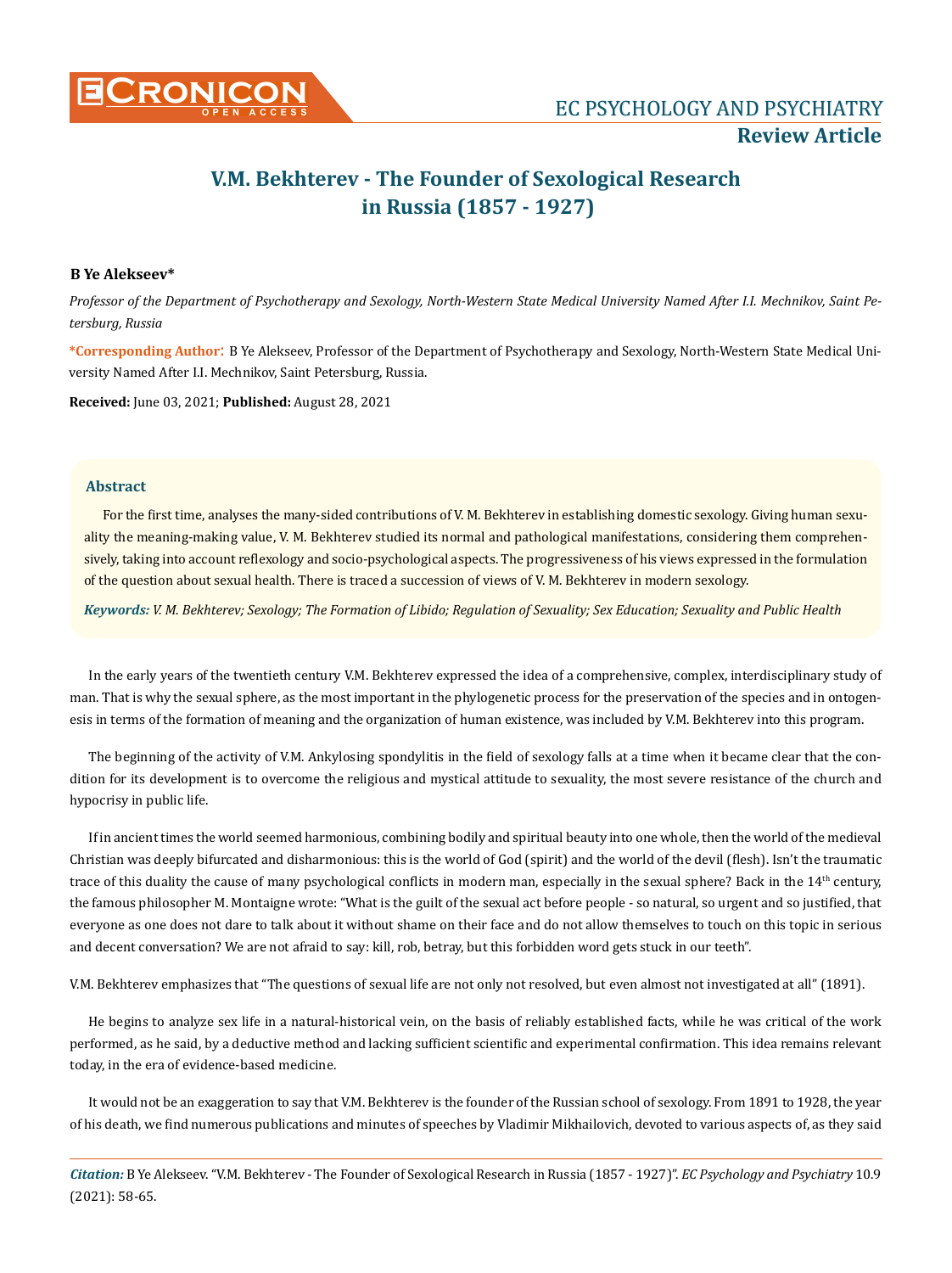at the time, the sexual issue. After the founding of the neuropsychiatric institute V.M. Bekhterev involved his like-minded colleagues, such as Professor L.M. Pussep, doctors M.S. Dobrotvorsky, N.L. Mislavsky, L.G. Orshansky, K.V. Shalabutov. These studies were pioneering for their time and covered a wide range of problems that modern sexology also develops.

Among them, the fundamental question of the role of sexes in the inheritance of traits and sexual dimorphism, which today are part of the structure of the most interesting modern evolutionary theory of sex, which has been developed since 1965 by V.A. Geodakyan.

The nature and patterns of sexuality were also investigated, its deviations in the form of "sexual perversion", physiological mechanisms of sexual arousal and their violation, treatment of sexual disorders.

The great importance of V.M. Bekhterev attached to ethical issues of sexual relations and the problem of improving sexual life.

Considering the work of V.M. Bekhterev, we see that he adhered to the point of view of the different contributions of males and females to the inheritance of traits and supported the conclusions of L.G. Orshansky that, according to the laws of heredity, "the father promotes variability," and "the mother seeks to preserve the middle type," which is the foundation of modern theory. Or another question about the fact that the pathological heredity of the father is progressive, while that of the mother is regressive [1-3]. This conclusion is associated in modern theory with the fact that pathological hereditary traits in boys are more often futuristic, while in girls they are atavistic. On the whole, V.M. Bekhterev saw the mechanism of evolution in the mutual relation of the two sexes. The modern evolutionary theory of sex considers the appearance of sexes and sexual reproduction during the development of life on Earth as the most economical way of exchanging information with the external environment, which ensures the survival and evolution of the human species.

Paying great attention to neurophysiological studies of sexual function, V.M. Bekhterev focused on the socio-psychological determinants of sexuality. At a time when the archaic concept of the innateness of sexual attraction dominated, and it was assumed that the body had a programmed sexual mechanism that could be triggered by sufficient sexual stimulation, V.M. Bekhterev was one of the first to express a remarkable idea about the importance of life experience for the formation of sexual desire [4-8]. Later, this idea was confirmed in the well-known experiments of G.F. Harlow (1971, 1969) on rhesus monkeys, and other researchers by observing "wild" children, i.e. children like Mowgli, as well as a detailed study of the psychosexual development of a person. Today we know that human sexuality, having biological prerequisites, can only be formed under conditions of adequate socialization, in the process of which certain critical periods of psychosexual development are of particular importance.

You can see that V.M. Bekhterev studied and was engaged in hypnotic treatment of such phenomena as masturbation, which at that time was considered a "bad habit", as well as "fear of impotence" [9-11], which we now call "neurosis of expectation of sexual failure." Only after World War II in the USA, thanks to the research of Alfred Kinsey, and in Russia - the work of Professor G.S. Vasilchenko, views on masturbation as one of the natural forms of sexual activity were established. At the same time, this phenomenon reveals clinical heterogeneity and is closely related to psychosexual development, which was shown in the works of the staff of our department (the department of sexology at St. Petersburg MAPO).

V.M. Bekhterev devoted himself to the problem of sexual "perversions" and their treatment. They were considered as a manifestation of pathological combination reflexes [12-19]. The research of our contemporaries has greatly expanded these concepts. In the development of paraphilic behavior, an essential role is played by the state of the psyche and the consequences of dysontogenesis of the psychosexual sphere, the interaction of which gives rise to a qualitatively new phenomenon in the form of one or another paraphilia. A modern complex treatment of paraphilias is proposed, which includes psychotherapeutic methods and methods of biological therapy, including psychotropic and hormonal (antiandrogens) drugs.

V.M. Bekhterev, as a talented organizer, in modern terms, took care of the therapeutic environment in psychiatric hospitals. He advocated female care for mentally ill men, believing that the presence of women in male wards was unlikely to have a significant effect on the

*Citation:* B Ye Alekseev. "V.M. Bekhterev - The Founder of Sexological Research in Russia (1857 - 1927)". *EC Psychology and Psychiatry*  10.9 (2021): 58-65.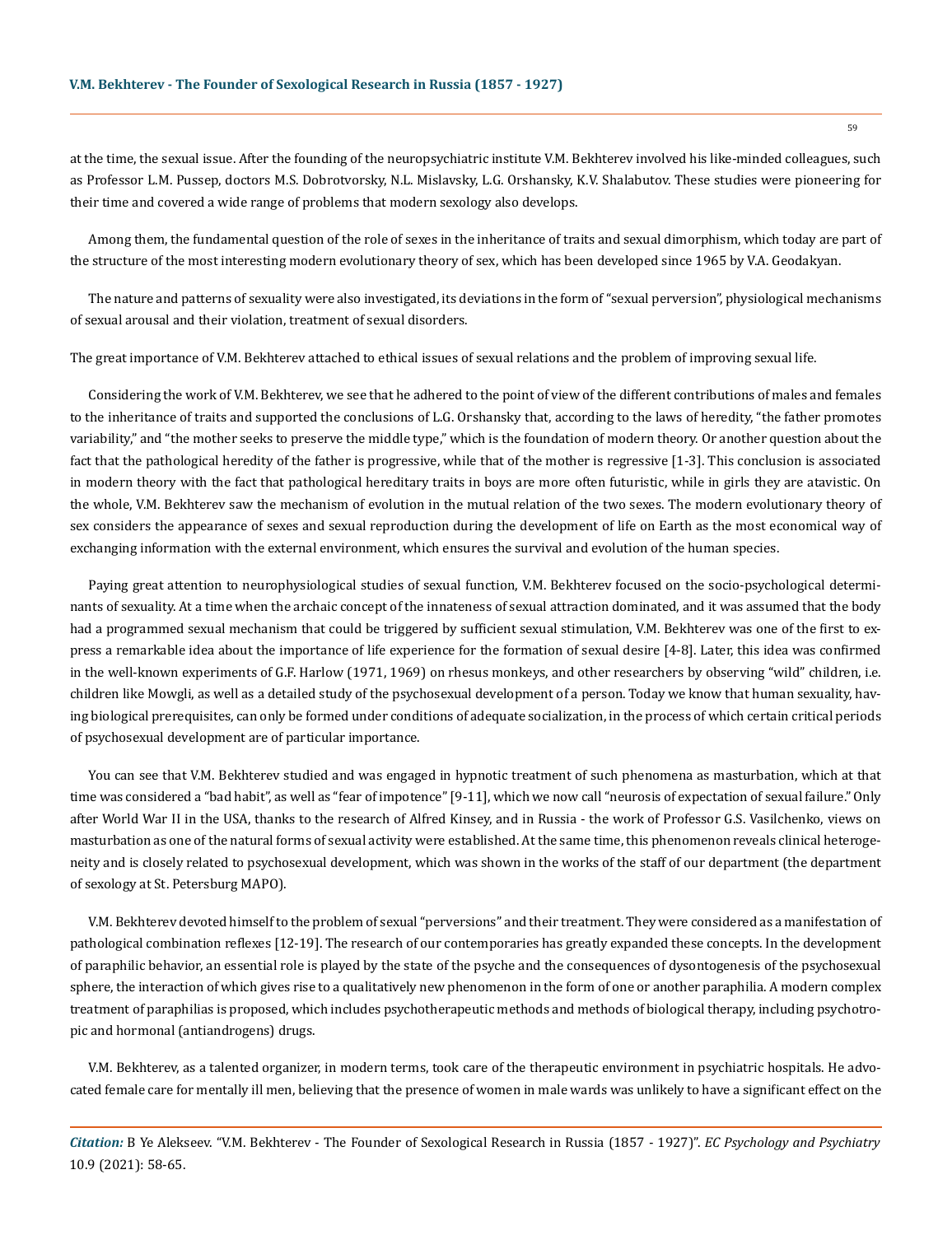sexual arousal of patients, and viewed the perception of the dangers or dangers of female care as a prejudice. It was noticed that men are more restrained in the presence of women, including in a state of mental arousal. He spoke positively about the possibility of meeting male and female patients during entertainment and dance evenings in a psychiatric institution [20]. The development of the therapeutic environment in this direction has been fully embodied in the form of organization by Professor M.M. Kabanov at the Institute. V.M. Bekhterev in 1966, a rehabilitation psychiatric department of mixed gender. Then, for the first time in our country, male and female patients with psychotic conditions began to be accommodated in the same department. Together with our colleagues, we have developed a methodological basis for the functioning of such a department.

In addition, V.M. Bekhterev discussed the medical and legal issues of divorce due to the mental illness of one of the spouses [21,22].

Through all the works of V.M. Bekhterev and his colleagues devoted to the sexual issue, the idea of "sexual health improvement of people" is a common thread.

The fact that V.M. Bekhterev assesses sex life as a meaning-forming factor in human existence, as can be seen from the following statement: "Without sexual relations, life would lose that halo that makes it attractive and contributes to its improvement in the most direct way" (1910).

Even then V.M. Bekhterev is in solidarity with A. Forel in the opinion about the principle that regulates sexual relations - "sexual relations should not harm any of the partners." This principle lies at the basis of modern ideas about the norm in sexual relations: voluntariness and no harm to health.

Reflecting the ethical ideals of enlightened Russia at that time, Vladimir Mikhailovich strictly advocated family values, gender equality and the realization of sexual relations within the family. At the same time, he opposed the "mortification of the flesh", and emphasized - "use life".

From the point of view of health and public morality, he considered it necessary to regulate sex life. Therefore, he promoted sexual abstinence before marriage in order to prevent the spread of sexually transmitted diseases and to exclude unwanted pregnancies. In this sense, he ardently opposed prostitution and its regulation by the state. In prostitution, he saw the source of the spread of sexually transmitted diseases and humiliation of human dignity. The fight against prostitution should, in his opinion, consist not only in the destruction of brothel houses and all actions that support street debauchery, incl. pornography, but the elimination of the social and difficult economic conditions that encourage women to turn to prostitution [23-25]. Let us ask ourselves the question of how far our society has progressed in overcoming this problem.

Perhaps someone will object and say, this is life. Then we can quote from the speech of Emil Steiger when he was awarded a literary prize in 1966: "If people claim that the cesspool is an image of the true world, that pimps, prostitutes and drunkards are representatives of the true, unadorned world, then I ask: what circles do they revolve in?".

One cannot but agree with V.M. Bekhterev in the need to regulate sexual activity, and hence sexual behavior in order to prevent unwanted consequences [24]. In full growth this question has arisen since the spread of AIDS (a) in the world and in our country of the AIDS epidemic. But who in modern Russia deals with these problems, for example, AIDS prevention? These are not specialists who analyze human behavior - psychologists, sexologists, specialists from minor psychiatry. Infectious disease specialists are engaged in this, as if human behavior falls under their jurisdiction. Paradoxical! I would like to call - "Back - to V.M. Bekhterev! " And how can we protect our teenagers from early pregnancies, from sexual violence, from sexually transmitted diseases?! There are no proper government programs in the country.

Bekhterev's humanism manifested itself in the fact that he was against "an arrogant attitude towards a girl with an illegitimate child" and towards the "poor urning".

*Citation:* B Ye Alekseev. "V.M. Bekhterev - The Founder of Sexological Research in Russia (1857 - 1927)". *EC Psychology and Psychiatry*  10.9 (2021): 58-65.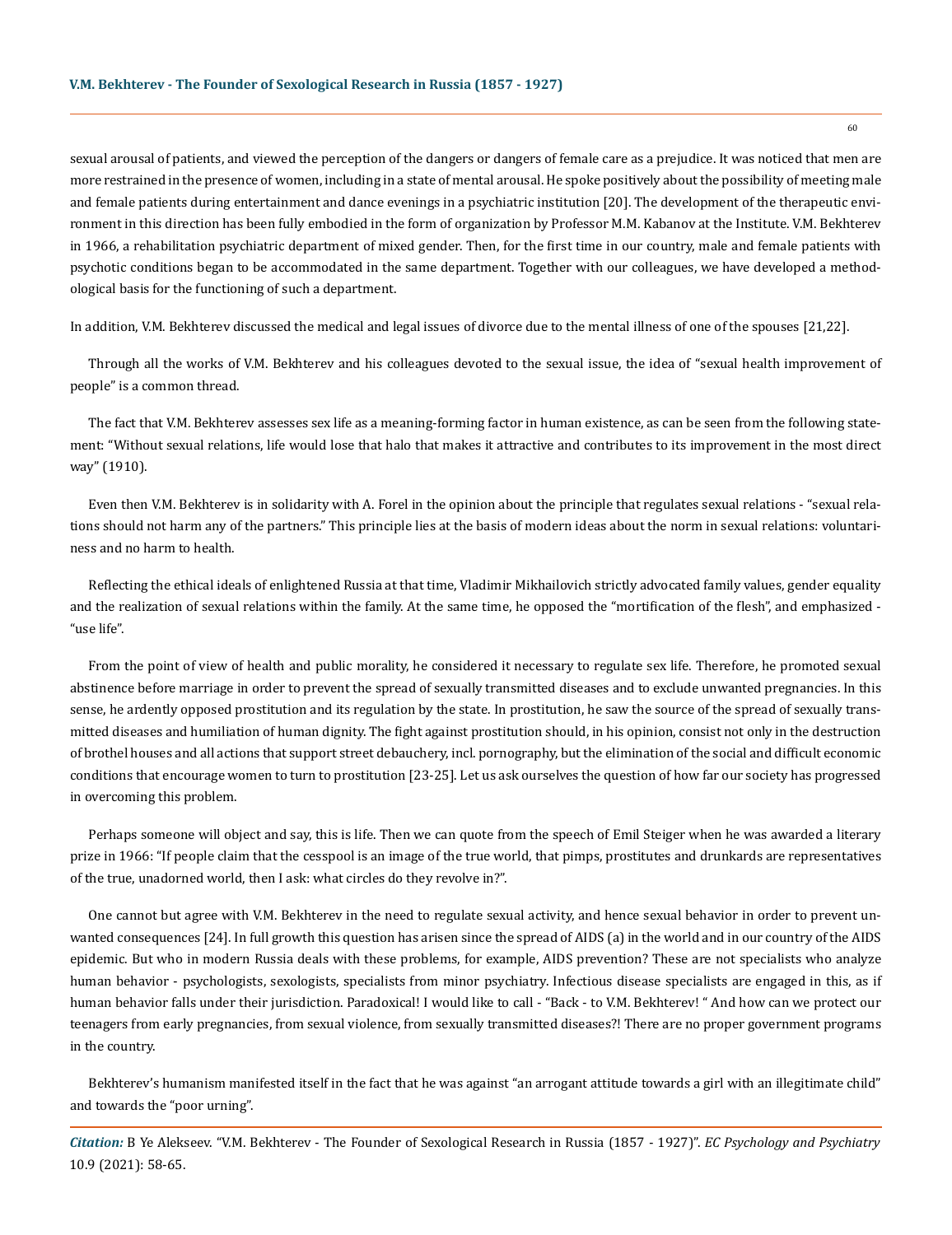He advocated sex education, for the timely familiarization of children by parents and educators with the sexual issue and childbirth [23-26]. How modern it sounds! He writes a lot on this topic, not only in scientific, but also in popular publications. In Russia, this problem still remains unsolved and painful, which speaks of the archaic nature of public consciousness, immersed in mythological obscurantism.

Many of V.M. Bekhterev and his colleagues at that distant time, questions are still looking for their answer today.

Since the 1930s, there has been a lull in sexological research.

And only at the end of the 50s, during the period of the "thaw", research in this area began to be resumed. With the development of the rehabilitation concept and with its implementation within the walls of the Institute. V.M. Ankylosing spondylitis, the study of the sexual sphere of patients has become an important part of the scientific and rehabilitation process. The list of references contains some publications of the institute's employees of the past years, devoted to the sexological topic [27-43]. It is interesting, on the one hand, by the attention to human sexuality in connection with the solution of neuropsychiatric problems, and on the other hand, it shows the dynamics and versatility of approaches to them. This publication is mainly devoted to historical aspects, therefore the bibliographic list is limited to the eighties of the last century.

In subsequent years, within the framework of SPbNIPNI them. V.M. Ankylosing spondylitis, sexological research was traditionally carried out in the Department of Neuroses and Psychotherapy (headed by Prof. B.D.Karvasarsky), the Department of Adolescent Psychiatry (headed by Prof. A.E. Lichko, Prof. Y.V. Popov), the Department of Rehabilitation Therapy of the mentally ill (headed by Prof. M.M. Kabanov). Such problems as the role of the sexual sphere in neuroses, various aspects of homosexual attraction were solved, with the aim of rehabilitation, the psychosexual sphere of patients suffering from schizophrenic spectrum diseases and affective disorders was studied. The concept of the structural organization of sex-role behavior has been proposed and ideas about its accentuations have been developed, which made it possible to analyze in a new way gender-role behavior, psychological gender-role conflict, and more differentiated approach to its correction. All this enriched the context of psychological and socio-psychological characteristics included in the psychotherapeutic process [44].

In subsequent years, the center of sexological research was the Department of Sexology (headed by prof. Alekseev BE) of the St. Petersburg Medical Academy of Postgraduate Education (MAPO). The task of the department was to train certified sexologists, as well as sexological education of doctors, psychotherapists, psychologists. In Russia, since 1988, a separate specialty, doctor-sexologist, has been introduced. Currently, sexology is taught within the Department of Psychotherapy, Medical Psychology and Sexology of the Northwestern State Medical University named after I.I. Mechnikov, into which MAPO was transformed in 2014.

Modern sexology is not only an independent discipline, but a large interdisciplinary field of knowledge about a person. The development of the methodological apparatus of sexology has reached a high level - this applies to sexological examination, modern concepts and methods for assessing gender identity and sex-role behavior, the direction of sexual desire. Today, this apparatus serves not only sexology, but also deepening research in related fields: psychiatry, psychosomatic medicine, etc.

The question of sexuality as a factor in public health, raised by V.M. Bekhterev, has grown immeasurably over the past decades. Teams of scientists from developed countries are working on the development of the concept of sexual health.

Since the early 1980s, the AIDS (a) epidemic has dramatically changed the place and status of sexuality in the field of human health.

Never before in history has there been so much research into sexual behavior.

The idea of changing sexual behavior as the main route of protection against HIV infection sharply raised the question of public intervention in individual sexual behavior, which was considered to be a private matter.

*Citation:* B Ye Alekseev. "V.M. Bekhterev - The Founder of Sexological Research in Russia (1857 - 1927)". *EC Psychology and Psychiatry*  10.9 (2021): 58-65.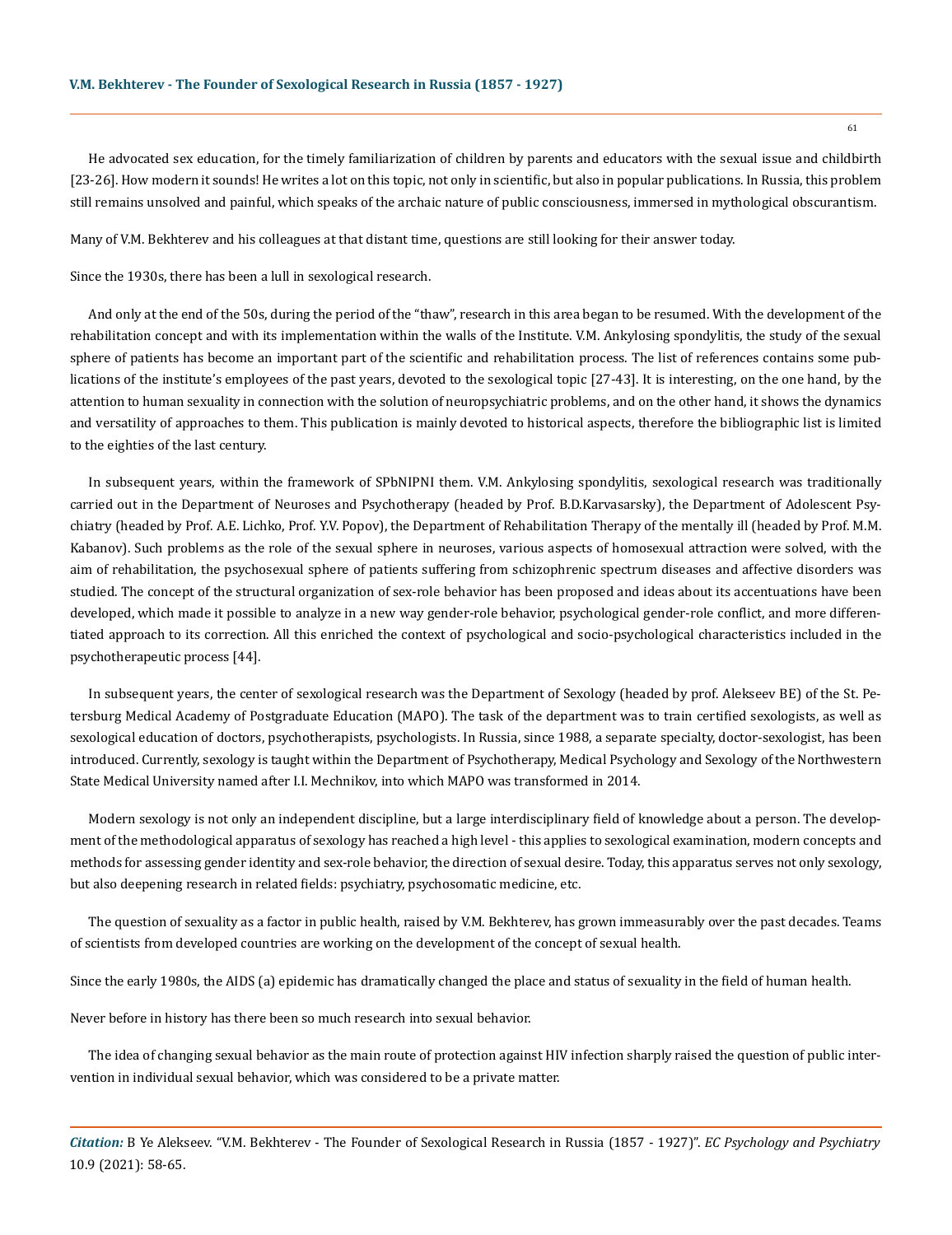For example, in 2000, WHO, together with the Pan American Health Organization and the World Sexological Association, the document "Promoting Sexual Health: Recommendations for Action" proposes a general model based on the prevention and treatment of a number of clinical syndromes and sexual problems.

In contrast to the WHO document, other documents adopted, for example, in the USA (2001) and in England (2001), whose title also sounds like sexual health, are much more focused on the negative consequences of sexual activity and on understanding sexuality as a source of problems that should be alleviated by social and health interventions. Both documents emphasize public health promotion measures (advocacy, information, behavior change). They present two models based on different principles of public and sexual health.

The United States is seeking to reduce risky sexual behavior, especially adolescent sexual activity, through a national education strategy. They call for abstinence.

In England, a strategy is being developed to reduce risks without affecting the factors that influence behavior itself. It is believed that the choice of behavior is a matter of the individual. Society only encourages informed choices to behave in a certain way in order to limit negative consequences.

This short excursion allows you to see different approaches to the idea of sexual health, the understanding of which is expanding and now includes not only the absence of sexual dysfunction, but also the absence of the negative consequences of sexual activity.

There is no single position! The discrepancies appear to be dictated by political and cultural differences, as well as diverse health systems. This again indirectly indicates the importance of the place that sexuality occupies in social relations and in the public health system.

However, a question arises. Is it fair to solve the problems of human sexuality in such alternative ways?

When we talk about the sexual behavior of a particular person, there can be no ready-made solution subordinate to a monosyllabic program. For one, for example, abstinence is the choice; for another, a protected sex life; personal attitudes and mental makeup of others do not accept precautions in sex, being in fact self-destructive behavior. This is sex in a drug state or a deliberate desire to infect HIV. Calls for sexual abstinence among adolescents are fully justified. However, a declaration of abstinence may be unrealistic to implement and unacceptable to many. At the same time, the cult of sex that has developed especially among young people provokes sexual intercourse among those who, for example, due to a delay in psychosexual development or a weak sexual constitution, could abstain and easily endure abstinence. Those. it is necessary to observe an individual approach in solving the problems of maintaining sexual health.

The individual clinical approach to sexual health is now being expanded in the developed Western countries towards education, epidemiology, economics and legislation. This is reflected in the creation of government programs aimed at promoting sexual health. The clinical aspect, in the sense of the relationship between the doctor and the patient, is only one of the forms of multifaceted influences within the framework of these programs.

The ideas of V.M. Ankylosing spondylitis on sexual health have passed the test of time. It remains to wait for our society and state to accept them.

#### **Conclusion**

For the first time, analyses the many-sided contributions of V. M. Bekhterev in establishing the sexology. Giving human sexuality the meaning-making value, V. M. Bekhterev studied its normal and pathological manifestations, considering them comprehensively, 6 into account reflexology and sociopsychological aspects. The progressiveness of his views expressed in the formulation of the question about sexual health. There is traced a succession of views of V. M. Bekhterev in modern sexology.

*Citation:* B Ye Alekseev. "V.M. Bekhterev - The Founder of Sexological Research in Russia (1857 - 1927)". *EC Psychology and Psychiatry*  10.9 (2021): 58-65.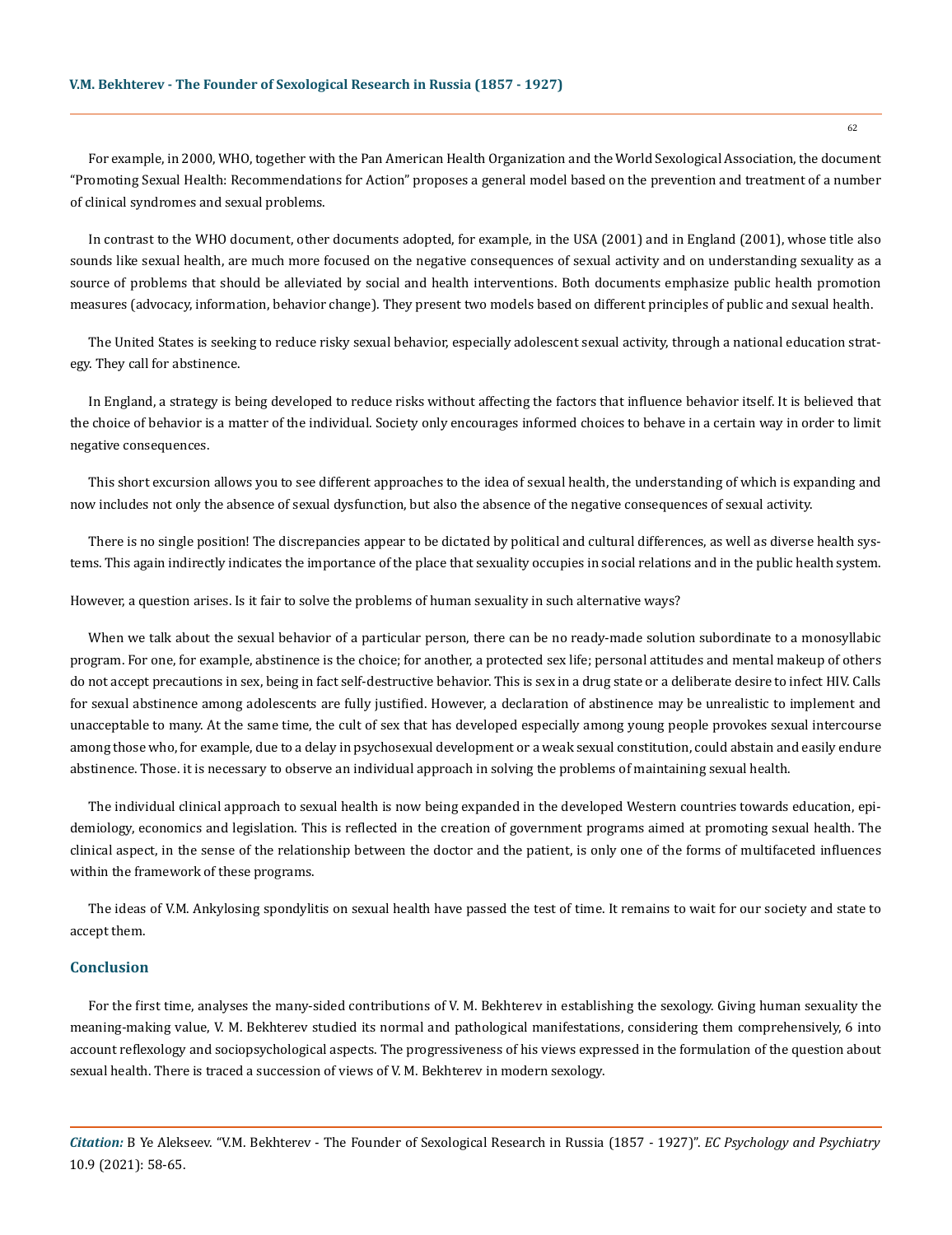## **Future Directions and Implications**

The legacy of V. M. Bekhterev serves as a model of scientific and humanistic attitude to human sexuality. In Russia, in 1988, a separate medical specialty "sexology" appeared. Specialists in different areas involved in patients with sexual disorders should have a general basic knowledge of sexology. This paradigm will allow us to approach the creation of an algorithm for step-by-step provision of care to sexological patients on a theoretical and organizational level.

Sexology acquires a preventive orientation. It helps to strengthen the family, reduce the negative consequences of sexual activity, and improve the quality of life in general. Important tasks that face sexology cause the need to introduce special programs on sexology in medical and pedagogical colleges, to develop sexological education of adolescents, to create schools for parents and future parents on sexual education of children.

## **Bibliography**

- 1. Behterev VM. "K voprosu o polovyh snoshenijah". Russkij vrach 1 (1981): 4-5.
- 2. Behterev VM. "Nasledstvennost' i zakony proishozhdenija polov". V kn.: Otchet o vos'mom prisuzhdenii Akademii nauk premij mitropolita Makarija v 1899 (1902): 31-37.
- 3. Behterev VM. "Vystuplenie v prenijah po povodu soobschenija". Shilov N.N. "Psihologija zhenschiny i muzhchiny". Protokoly zasedanij obschestva psihiatrov za 1899 (1901): 12-13.
- 4. Behterev VM. "Vystuplenie v prenijah po povodu". Pussen L.M. O korkovyh centrah ehrekcii" Otchety nauchnyh sobranij vrachej S.- Peterburgskoj kliniki dushevnyh i nervnyh boleznej za 1901-1902 g.g (1902): 40-41.
- 5. Behterev VM. "Razvitie polovogo vlechenija s tochki zrenija refleksologii". Russkij vrach (1918): 193-199.
- 6. Behterev VM. "Polovaja dejatel'nost' s tochki zrenija refleksologii". V kn.: Polovoj vopros v svete nauchnogo znanija (1926): 142-181.
- 7. Behterev VM. "Znachenie polovogo vlechenija v zhiznedejatel'nosti organizma". M., Izd-vo Narkomzdrava RSFSR (1928): 32.
- 8. Behterev VM. "Vlijanie kory golovnogo mozga na polovye organy, predstatel'nuju i molochnye zhelezy". V kn.: Izbrannye proizvedenija (1954): 107-119.
- 9. Behterev VM. "O lechenii onanizma vnushenijami v gipnoze". Obozrenie psihiatrii, nevrologii i ehksperimental'noj psihologii 3 (1899): 186-189.
- 10. Behterev VM. "O vneshnih priznakah privychnogo onanizma u podrostkov muzhskogo pola". Obozrenie psihiatrii, nevrologii i ehksperimental'noj psihologii 3 (1902): 658-663.
- 11. Behterev VM. "Bojazn' polovogo bessilija i coitus'a kak prichina polovoj nesposobnosti". Obozrenie psihiatrii, nevrologii i ehksperimental'noj psihologii 2 (1907): 85-98.
- 12. Behterev VM. "Vystuplenie v prenijah po povodu soobschenija". Blumenau L.V., "K patologii polovogo vlechenija" Otchety nauchnyh sobranij vrachej S.-Peterburgskoj kliniki dushevnyh i nervnyh boleznej za 1901-1902 (1902): 23-25.
- 13. Behterev VM. "Vystuplenie v prenijah po povodu soobschenija". Ivanov I.I., "K voprosu o polovom izvraschenii". Protokoly zasedanij obschestva psihiatrov za 1902 i 1903 (1904): 97.
- 14. Behterev VM. "Ob odnoj svoeobraznoj forme fetishizma". Obozrenie psihiatrii, nevrologii i ehksperimental'noj psihologii 1 (1903): 11-13.

*Citation:* B Ye Alekseev. "V.M. Bekhterev - The Founder of Sexological Research in Russia (1857 - 1927)". *EC Psychology and Psychiatry*  10.9 (2021): 58-65.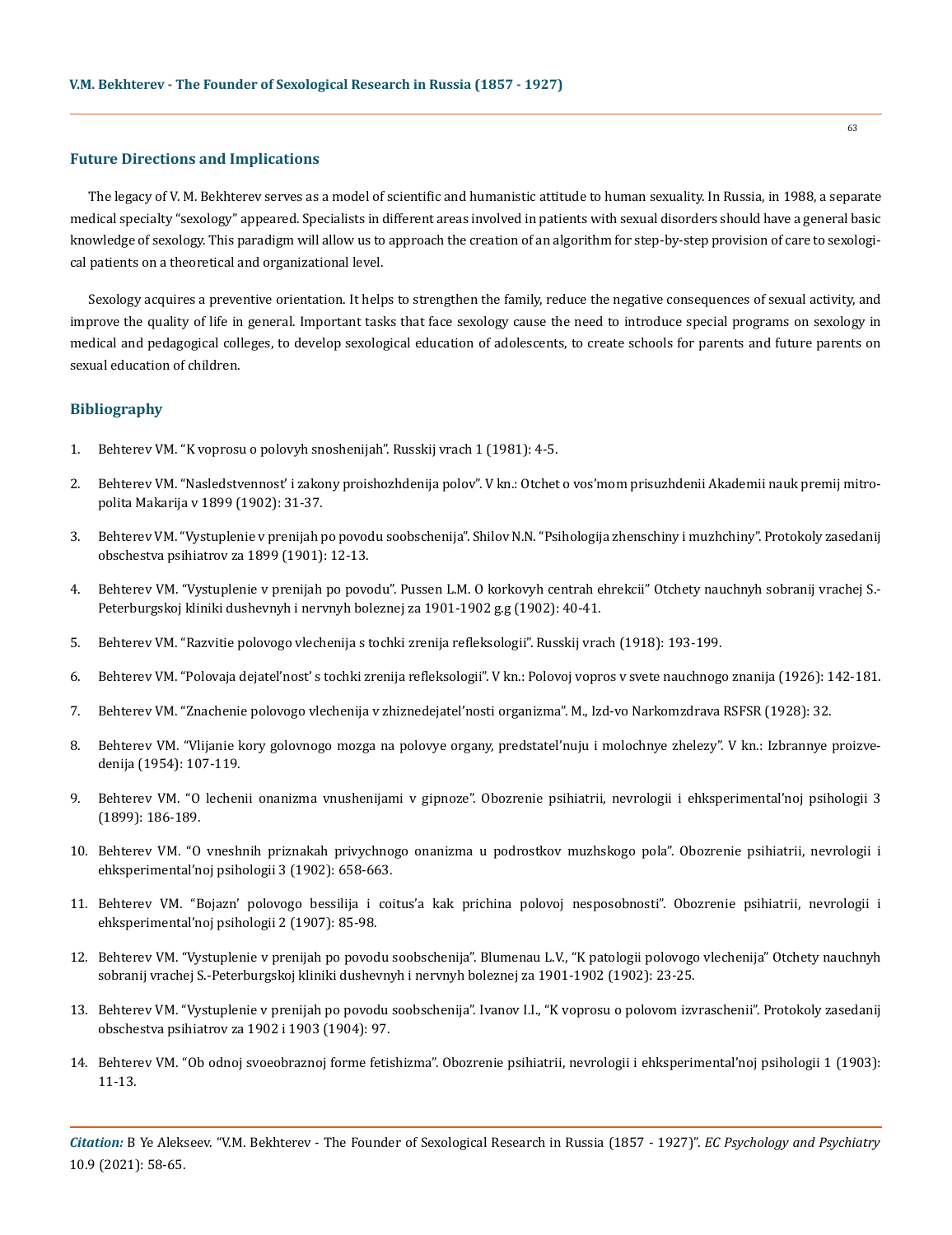- 15. Behterev VM. "O polovom izvraschenii, kak osoboj ustanovke polovyh refleksov". Spb (1913): 24.
- 16. Behterev VM. "O polovyh izvraschenijah kak patologicheskih sochetatel'nyh refleksah". Obozrenie psihiatrii, nevrologii i ehksperimental'noj psihologii, 1914-1915, № 7.9 (1914): 357-382.
- 17. Behterev VM. "Polovye izvraschenija i uklonenija v svete refleksologii". V kn.: Voprosy izuchenija i vospitanija lichnosti 4-5 (1922): 644-746.
- 18. Behterev VM. "Ob izvraschenii i uklonenii polovogo vlechenija s refleksologicheskoj tochki zrenija". V kn.: Polovoj vopros v svete nauchnogo znanija (1926): 293-325.
- 19. Behterev VM. "Lechenie vnusheniem prevratnyh polovyh vlechenij i onanizma". Obozrenie psihiatrii, nevrologii i ehksperimental'noj psihologii 8 (1898): 587-597.
- 20. Behterev VM. "Vystuplenie v prenijah po povodu soobschenija". Jurman N.A. "Zhenskij uhod za dushevnobol'nymi muzhchinami". Protokoly zasedanij obschestva psihiatrov za 1898 (1899): 27-29.
- 21. Behterev VM. "Vystuplenie v prenijah po povodu soobschenija". Rozenbah P.Ja. "Vopros o rastorzhenii braka vsledstvie pomeshatel'stva odnogo iz suprugov". Protokoly zasedanij obschestva psihiatrov za 1898 (1899): 34.
- 22. Behterev VM. "O rastorzhenii braka po sumasshestviju". Obozrenie psihiatrii, nevrologii i ehksperimental'noj psihologii 3 (1906): 161-169.
- 23. Behterev VM. "O polovom vospitanii". Obozrenie psihiatrii, nevrologii i ehksperimental'noj psihologii 6 (1907): 324-336.
- 24. Behterev VM. "Voprosy obschestvennogo vospitanija". Vestnik vospitanija i otd. izd. Spb (1909): 103-141.
- 25. Behterev VM. "O polovom ozdorovlenii". *Vestnik znanija* 9 (1910): 924-935.
- 26. Behterev VM. "Predislovie k kn". A. Forel' "Polovoj vopros". Per. s nem. t. 1-2, Spb (1911): I-XVII.
- 27. Bobrovskaja MN and Ushakova TD. "Opyt primenenija dvustoronnej novokainovoj okolopochechnoj blokady pri patologicheskih polljucijah". Voprosy psihiatrii i nevropatologii, vyp. 9 (1962): 411-414.
- 28. Tupicyn JuJa. "Osobennosti narushenija sna pri nevrozah s polovymi i drugimi sistemnymi narushenijami". Nevrozy i somaticheskie rasstrojstva. Materialy vsesojuznoj nauchnoj konferencii, L., (1966): 296-299.
- 29. Jakovleva EK. "K voprosu o frigidnosti". Voprosy sovremennoj psihonevrologii. Trudy instituta im. V.M. Behtereva, t.38, L (1966): 297-307.
- 30. Sokolova GS. "O roli seksual'nogo faktora v proishozhdenii nevrozov u zhenschin". V kn.: Voprosy psihonevrologii v klinicheskih i ehksperimental'nyh issledovanijah: Tr. NII im.V.M. Behtereva, L., 48 (1969): 231-237.
- 31. Kiselev VA and Zubarev JuG. "O frigidnosti zhenschin bol'nyh nevrozami". V kn.: Voprosy seksopatologii: Materialy nauchno-praktich. konf., -M (1969): 119-121.
- 32. Kulikov PG. "Voprosy ehffektivnosti psihoterapii v svjazi s osobennostjami ehroticheskih predstavlenij u bol'nyh seksual'nymi nevrozami". V kn.: Tezisy dokladov konf. po psihoterapii. M (1973): 192-196.
- 33. Zachepickij RA and Jakovleva EK. "Psihosomaticheskie vzaimootnoshenija pri seksual'nyh rasstrojstvah u bol'nyh nevrozami". Voprosy vzaimootnoshenija psihicheskogo i somaticheskogo v psihonevrologii i obschej medicine. Trudy instituta im. V.M. Behtereva, t. 29 (1963): 257-265.